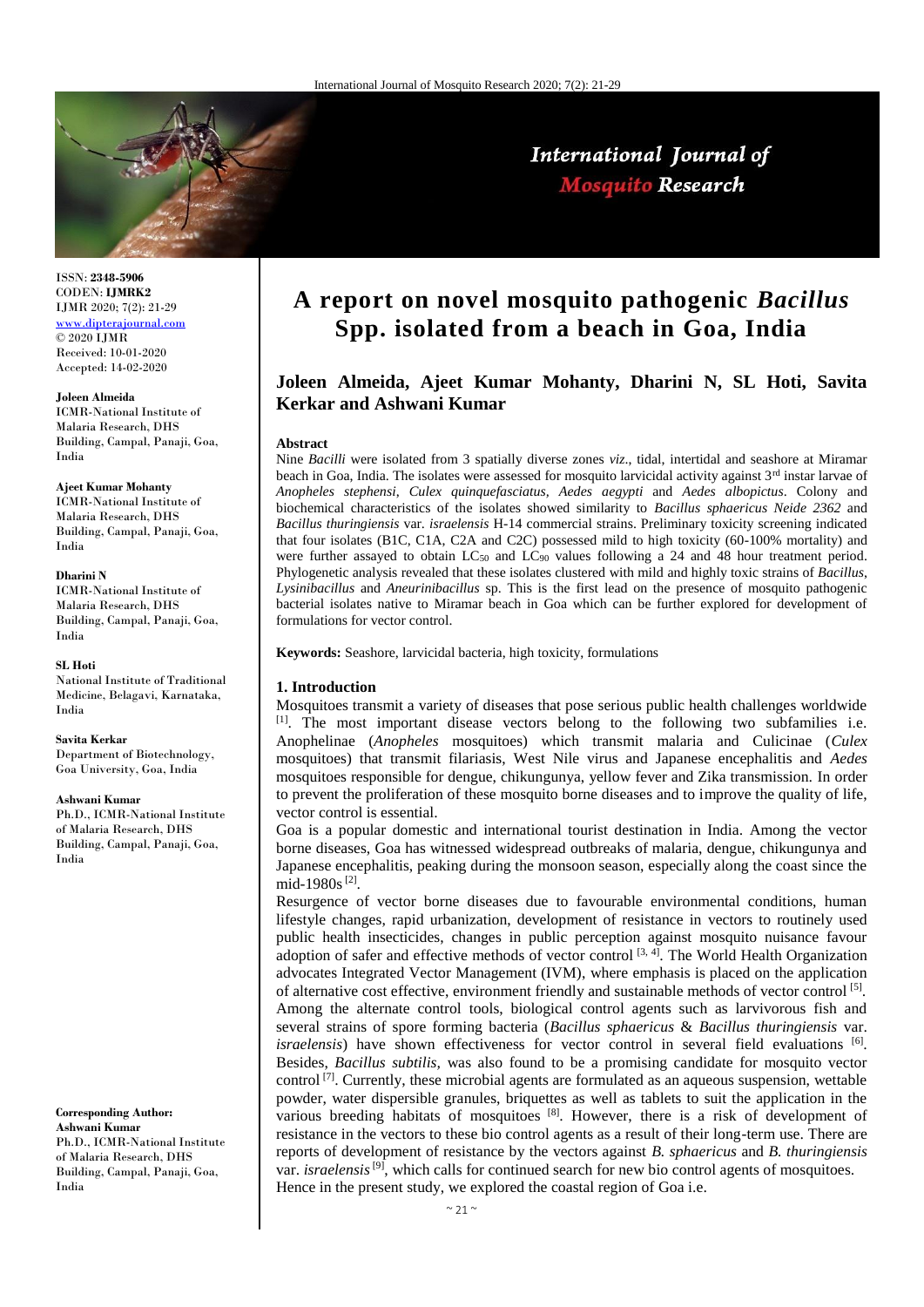Hence in the present study, we explored the coastal region of Goa i.e. Miramar beach for bio-larvicidal bacteria and it resulted in the isolation of some novel, previously unreported strains. These strains were identified and characterised through morphological, biochemical and molecular methods. Their larvicidal efficacy was assessed against the four mosquito vector species and the results are presented in this communication.

# **2. Materials and Methods**

# **2.1 Bacterial Isolation and Biochemical characterization**

Soil samples were collected from 9 locations at Miramar beach, Goa, India. The sampling location was at 15.4827° N and 73.8074° E. Approximately, ten grams of soil samples were collected from near the sea shore, intertidal and tidal zones aseptically with a spatula and transferred into a sterile falcon tube. The top layer of the soil was collected aseptically and samples were transported to the laboratory for further processing. For isolation of mosquito pathogenic bacteria from the soil samples, three methods were followed. Method 1 involved inoculation of 1 gram of soil sample in 10 ml Nutrient broth (NB) followed by incubation on a shaker at 100 rpm for 48 hours. One ml of the supernatant was then screened for mosquito larvicidal activity. Method 2 consisted of direct inoculation 0.5 grams of soil in 100 ml of Nutrient yeast sporulating (NYSM) medium followed by incubation on a shaker at 100rpm for 48 hours. Method 3 was that proposed by Dhindsa *et al.* in 2002<sup>[10]</sup>. Accordingly, 0.5 g of soil sample was added to LB broth (10ml) (buffered with sodium acetate) and incubated on a shaker at 200 rpm for 4 hours at 30˚C. One milliliter of this aliquot was heat shocked at 65˚C for ten minutes in a pre-warmed 5 ml glass tube from which 0.1 ml of sample was removed, added to 1 ml of LB broth and incubated for 24 hours at 30˚C. To the same glass tube, one ml of NYSM (sporulating medium) was added and incubated for two days at 30˚C. Sample (0.1ml) was withdrawn for preliminary toxicity testing against the 3rd instar larvae of the mosquito vector species. The active soil samples were then processed by serial dilution and spread plated followed by picking up the morphologically different colonies. Pure colonies were maintained on Nutrient Agar (NA) plates. Colony, morphological and biochemical characteristics of the isolates were studied as per the tests listed in Bergey's Manual of Systematic Bacteriology<sup>[11]</sup>. Morphological characteristics observed were colony morphology, Gram staining and endospore staining. Biochemical characteristics tested were nitrate, catalase, indole, oxidase, sugar fermentation, MR-VP, gelatin liquefaction, starch hydrolysis, tyrosine degradation, hydrolysis of casein, hydrolysis of tween, hydrolysis of arginine, Hugh leifsons test and growth conditions. Sensitivity against antibiotics (Kanamycin, Streptomycin and Erythromycin) was also assessed.

#### **2.2 Molecular Characterization 2.2.1 DNA extraction**

# Pure colonies of the isolates were sub-cultured onto Nutrient Agar plates and following 24hrs incubation the bacterial genomic DNA extraction was carried out by phenolchloroform method [12].

## **2.2.2 PCR amplification**

The 16S rRNA gene amplification was carried out using the universal primers (S-D-Bact-0011-a-5-17: 5`-

GTTTGATCCTGGCTCAG-3`) and (S-\*-Univ1392-b-A-15: 5`-ACGGGCGGTGTGTNC-3`) [13]. PCR reaction mixture consisted of 15μl of PCR Master mix 2X concentrated solution  $(0.05U/\mu l$  taq DNA polymerase, reaction buffer, 4mM MgCl2, 4x 1.25 ml nuclease free water), 1 μl of forward primer and 1 μl of reverse primer and 1.5 μl of the extracted bacterial genomic DNA template of each sample was added in sterile PCR tubes and the final volume was made up to 30 μl by using nuclease free water. Without DNA template control was also maintained. The samples were amplified in a thermal cycler (Bioer XP Cycler). The PCR conditions were initial denaturation at 94°C for 5 min, 30 cycles of denaturation at 94° C for 1 min, annealing at 55°C and extension at 72°C for 2 min respectively, followed by final extension at 72°C for 5 min. To check for the amplification, 8μl of PCR amplified products were run on a 1% agarose gel. To verify the size of the PCR product, 500bp ladder was loaded along with the sample. The amplified PCR products were purified using Qiagen Q1A quick PCR purification kit (Cat. No. 28104) and sent for sequencing to Eurofins India Genomics Pvt. Ltd., Bangalore. The sequences obtained were edited using the Bio edit sequence alignment editor version 7.0.4.1 software and compared with sequences of other closely related species retrieved from the GenBank database http://www.ncbi.nlm.nih.gov/BLAST and identified based on sequence homology.

#### **2.2.3 Phylogenetic analysis**

The phylogenetic analysis and tree construction was carried out using neighbour-joining method. ClustalX version 2.0. was used to generate multiple sequence alignment between closely related species. The tree was obtained with 100 seeds and 1000 bootstraps. The final tree was rooted and drawn using MEGA4<sup>[14]</sup>.

## **2.3 Bioassays**

# **2.3.1 Source of Mosquito Larvae**

The mosquito colonies of the 4 test vector species (*An. stephensi, Cx quinquefasciatus, Ae. aegypti* and *Ae. albopictus*) were maintained at ambient laboratory conditions i.e. temperature of  $27\pm2$  °C, relative humidity  $70\pm5\%$  and a 12hrs day and night cycle. A pinch of larval food (Cerelac™ and finely ground fish meal in a 1:1 ratio) was provided to the larvae daily until the pupae stage. From the laboratory bred immature mosquitoes, healthy 3<sup>rd</sup> instar larvae were used for bioassays to screen the bacterial isolates for larvicidal activity.

## **2.3.2 Preliminary toxicity screening**

Preliminary toxicity screening was carried out in sterile bioassay bowls containing ten laboratory reared larvae of each of the test species in 100 ml of water. 0.1ml of a bacterial culture grown in NYSM broth (sporulating medium) was used for screening for checking larvicidal activity. Uninoculated NYSM broth was used in the control. Mortality was scored after 24 hours and 48 hours of the treatment by counting the number of the dead larvae in the respective bioassay bowls. The percentage mortality was calculated using the formula:

$$
\% \text{ Mortality} = \frac{\text{Number of dead larvae}}{\text{Total number of larvae}} \text{ X } 100
$$

If the % mortality was > 5% in the control larvae, the corrected mortalities were determined by Abbot's formula <a>[15]</a>.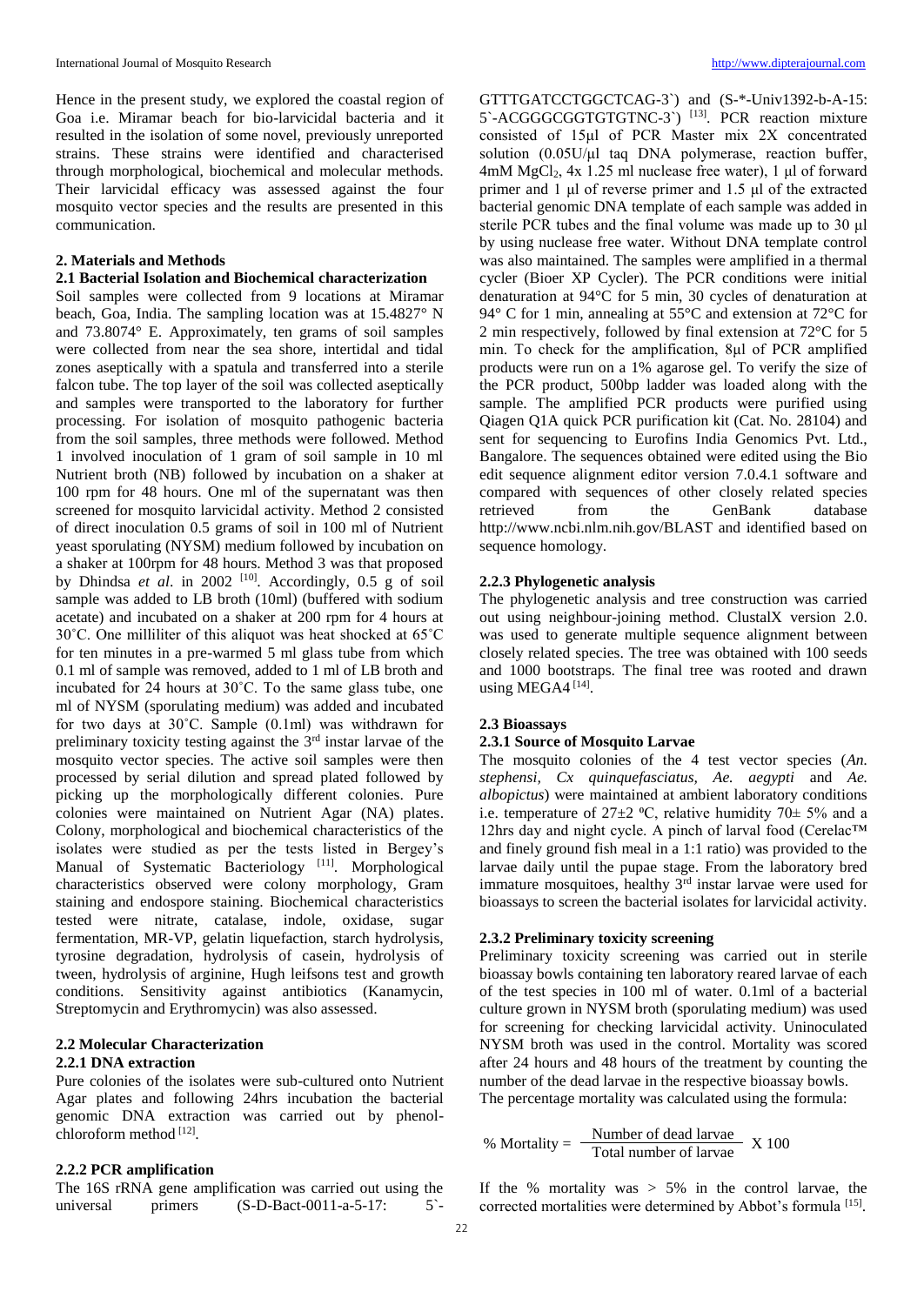|                     | $\frac{1}{2}$ (% mortality in the experiment) $\frac{1}{2}$ mortality in the control |  |  |
|---------------------|--------------------------------------------------------------------------------------|--|--|
| $0/2$ Mortality $-$ |                                                                                      |  |  |

# **2.3.3 Purification and storage of the isolates**

The isolates that showed potent activity were further maintained by streaking onto Nutrient Agar plates and slants which were kept in the refrigerator at 4 °C. They were purified by sub-culturing followed by Gram staining of individual colonies in order to confirm purity. A pure sample of each isolate was kept safe at -20  $\degree$ C in 20% (v/v) glycerol.

#### **2.3.4 Preparation of lyophilized powder for bioassay**

The bacterial isolates were grown in a 250ml conical flask containing 100ml of NYSM broth at 28°C on a rotary shaker for 72-96 hours [16]. Spore crystals were harvested by centrifugation at 8000rpm for 20 minutes and the pellet was washed twice with sterilized distilled water. The final pellet obtained was lyophilized and stored at 4 ˚C until use.

## **2.3.5 Main Bioassays**

The bioassays of the bacterial isolates were carried out against laboratory reared 3<sup>rd</sup> instar larvae of *An. stephensi*, *Cx. quinquefasciatus, Ae. aegypti* and *Ae. albopictus* mosquitoes according to WHO protocol <sup>[17]</sup>. Stock dilutions in parts per million (ppm) were prepared by dissolving the weighed lyophilized powder in sterile distilled water. A series of doses were prepared based on the preliminary toxicity screening results. Four replicates of 25 3rd instar larvae from each mosquito species were taken in 500ml plastic bowls containing 250ml of distilled water and different doses were administered. Concurrent controls were maintained under similar conditions. The mortality was scored by counting the number of dead larvae after 24 hours and 48 hours of treatment. Efficacy of the isolates in terms of  $LC_{50}$  and  $LC_{90}$ was calculated by analyzing dose mortality responses of individual strains by Probit analysis using SPSS version 16 software<sup>[18]</sup>.

#### **3. Results**

#### **3.1 Isolation and Characterization of potential larvicidal bacterial strains**

A total of 9 soil samples from three different zones i.e. tidal (Sample A1, B1, C1), intertidal (Sample A2, B2, C2) and sea shore (Sample A3, B3, C3) were collected and processed further. Among the three methods used for screening the soil samples, the method proposed by Dhindsa *et al.* [10] showed the best results in terms of mosquito pathogenic activity with sample B1 collected from the tidal zone showing 100% mortality against the 3rd instar larvae of all the test vector species. Sample C1 obtained from tidal and C2 from the intertidal zone showed 100% mortality against 3rd instar *Culex quinquefasciatus* larvae. The rest of the soil samples showed mortality of 40% and below. All the samples processed by Method 1 and 2 showed a mortality of 20% and below against the tested vector species (Figure 1, 2, 3).



**Fig 1:** Screening of soil sample by Method 1 using Nutrient broth (NB)



**Fig 2:** Screening of soil sample by Method 2 using Nutrient Yeast Sporulating medium



**Fig 3:** Screening of soil sample by Method 3 using Dhindsa *et al*. 2002 method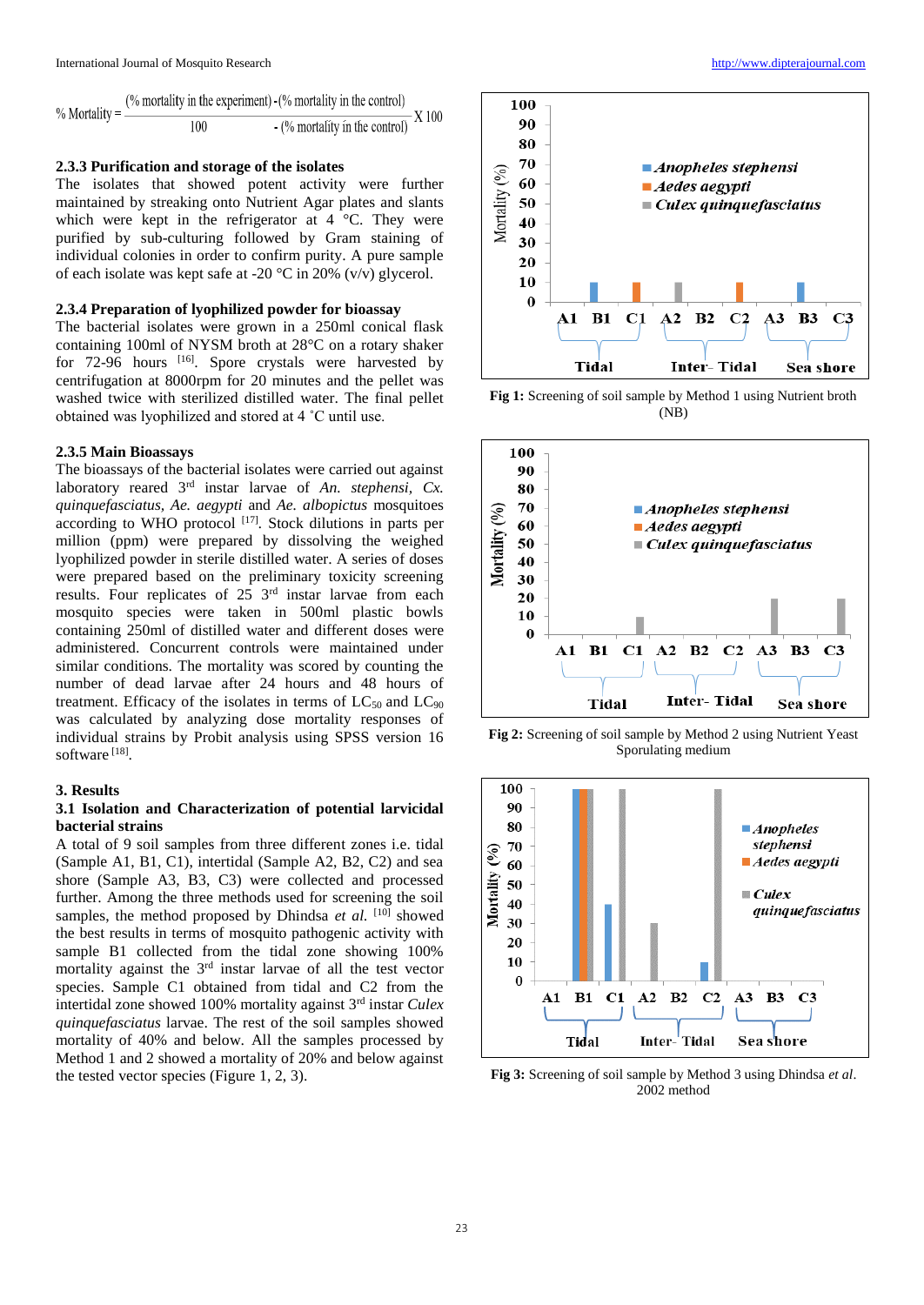The 3 soil samples (B1, C1, C2) which showed significant larvicidal activity were considered to be ideal for isolation of mosquito pathogenic *Bacilli*. From these soil samples nine morphologically distinct bacterial isolates were obtained and coded as B1A, B1B, B1C, C1A, C2A, C2B, C2C, C2D, C2E. Preliminary screening showed that 4 out of the 9 isolates i.e. C1A, C2A, C2C and B1C showed moderate to high toxicity (60-100%) against the 3rd instar larvae of *An. stephensi, Cx. quinquefasciatus, Ae. aegypti* and *Ae. albopictus*. Subsequently, these isolates were bio assayed at different doses to determine their  $LC_{50}$  and  $LC_{90}$  values as seen in Table 1.

| Table 1: LC <sub>50</sub> and LC <sub>90</sub> values in ppm of the most active bacterial isolates following 24 hours and 48 hours of treatment against the 3 <sup>rd</sup> instar |
|------------------------------------------------------------------------------------------------------------------------------------------------------------------------------------|
| larvae of test vector species                                                                                                                                                      |

| <b>Isolate No.</b>               | <b>Test Vector species</b> | LC <sub>50</sub> 24 hours 48 hours |                              | LC <sub>90</sub> 24 hours 48 hours |                        |
|----------------------------------|----------------------------|------------------------------------|------------------------------|------------------------------------|------------------------|
|                                  | Anopheles stephensi        | 39.42                              | 30.68                        | 303.70                             | 261.28                 |
| Isolate C <sub>1</sub> A         |                            | $(17.38 - 89.36)$                  | $(12.36 - 80.88)$            | $(133.96 - 688.49)$                | $(184.36 - 461.46)$    |
|                                  | Culex quinquefasciatus     | 0.08                               | 0.032                        | 0.87                               | 0.45                   |
|                                  |                            | $(0.038 - 0.169)$                  | $(0.012 - 0.078)$            | $(0.423 - 1.854)$                  | $(0.174 - 1.183)$      |
|                                  | Aedes aegypti              | 13.18                              | 3.65                         | 61.15                              | 23.22                  |
|                                  |                            | $(7.81 - 22.26)$                   | $(2.01 - 6.63)$              | $(36.21 - 103.24)$                 | $(12.78 - 42.17)$      |
|                                  | Aedes albopictus           | 23.58                              | 20.593                       | 636.723                            | 190.259                |
|                                  |                            | $(12.54 - 50.08)$                  | $(9.57 - 44.273)$            | $(151.24 - 1156.54)$               | $(88.497 - 409.034)$   |
|                                  | Anopheles stephensi        | 95.74                              | 38.28                        | 408.76                             | 299.17                 |
|                                  |                            | $(39.43 - 232.42)$                 | $(9.85 - 148.68)$            | $(280.28 - 820.07)$                | $(149.44 - 445.80)$    |
|                                  | Culex quinquefasciatus     | 0.30                               | 0.16                         | 1.32                               | 0.62                   |
| Isolate C <sub>2</sub> A         |                            | $(0.174 - 0.502)$                  | $(0.102 - 0.300)$            | $(0.77 - 2.24)$                    | $(0.34 - 1.00)$        |
|                                  | Aedes aegypti              | 50.98                              | 14.21                        | 399.95                             | 96.31                  |
|                                  |                            | $(24.82 - 104.68)$                 | $(7.73 - 26.10)$             | $(194.7 - 821.27)$                 | $(52.42 - 176.93)$     |
|                                  | Aedes albopictus           | 16.500                             | 12.729                       | 89.769                             | 60.629                 |
|                                  |                            | $(9.56 - 28.46)$                   | $(7.68 - 21.07)$             | $(52.03 - 154.88)$                 | $(36.62 - 100.37)$     |
|                                  | Anopheles stephensi        | 54.22                              | 29.35                        | 323.78                             | 144.33                 |
|                                  |                            | $(17.39 - 89.37)$                  | $(12.36 - 80.89)$            | $(133.96 - 688.49)$                | $(54.81 - 358.68)$     |
|                                  | Culex quinquefasciatus     | 0.25                               | 0.15                         | 1.37                               | 0.70                   |
| Isolate C <sub>2</sub> C         |                            | $(0.13 - 0.45)$                    | $(0.08 - 0.28)$              | $(0.75 - 2.51)$                    | $(0.37 - 1.33)$        |
|                                  | Aedes aegypti              | 42.30                              | 17.17                        | 145.74                             | 60.52                  |
|                                  |                            | $(27.89 - 64.29)$                  | $(11.21 - 26.32)$            | $(95.88 - 221.53)$                 | $(39.49 - 92.73)$      |
|                                  | Aedes albopictus           | 41.848                             | 24.907                       | 124.802                            | 92.703                 |
|                                  |                            | $(28.61 - 61.20)$                  | $(16.40 - 37.82)$            | $(85.334 - 182.523)$               | $(61.044 - 140.780)$   |
|                                  | Anopheles stephensi        | 2.011                              | 0.37                         | 50.2                               | 3.99                   |
|                                  |                            | $(0.83 - 4.85)$                    | $(0.18 - 0.75)$              | $(20.79 - 121.17)$                 | $(1.96 - 8.11)$        |
|                                  | Culex quinquefasciatus     | 0.162                              | 0.13                         | 0.528                              | 0.461                  |
| Isolate B1C                      |                            | $(0.11 - 0.23)$                    | $(0.091 - 0.197)$            | $(0.36 - 0.76)$                    | $(0.31 - 0.68)$        |
|                                  | Aedes aegypti              | 0.14                               | 0.13                         | 0.384                              | 0.315                  |
|                                  |                            | $(0.10 - 0.19)$                    | $(0.09 - 0.17)$              | $(0.28 - 0.52)$                    | $(0.23 - 0.43)$        |
|                                  | Aedes albopictus           | 0.189                              | 0.161                        | 0.660                              | 0.530                  |
|                                  |                            | $(0.131 - 0.272)$                  | $(0.112 - 0.233)$            | $(0.458 - 0.951)$                  | $(0.368 - 0.763)$      |
| <i>*Bti</i> commercial<br>strain | Anopheles stephensi        | 0.34                               | 0.21                         | 1.83                               | 0.63                   |
|                                  |                            | $(0.19 - 0.61)$                    | $(0.09 - 0.46)$              | $(1.02 - 3.25)$                    | $(0.38 - 1.02)$        |
|                                  | Culex quinquefasciatus     | 0.0002<br>$(0.0001 - 0.0021)$      | $0.00009(0.00002 - 0.00031)$ | 0.02<br>$(0.002 - 0.31)$           | $0.003(0.001 - 0.012)$ |
|                                  | Aedes aegypti              | $0.00104(0.00021 - 0.00508)$       | 0.00252                      | 0.09                               | 0.020                  |
|                                  |                            |                                    | $(0.00057 - 0.01121)$        | $(0.02 - 0.48)$                    | $(0.0042 - 0.101)$     |
|                                  |                            | 0.00252                            | 0.00015                      | 0.271                              | 0.048                  |
|                                  | Aedes albopictus           | $(0.00057 - 0.01121)$              | $(0.0002 - 0.00129)$         | $(0.06-1.20)$                      | $(0.005 - 0.421)$      |
| *Bs commercial<br>strain         |                            | 1.86                               | 0.88                         | 20.23                              | 18.25                  |
|                                  | Anopheles stephensi        | $(0.72 - 4.82)$                    | $(0.31 - 2.45)$              | $(7.83 - 52.26)$                   | $(7.45 - 44.68)$       |
|                                  |                            | $0.00006(0.00001 - 0.00029)$       | 0.00002                      | 0.007                              | 0.0049                 |
|                                  | Culex quinquefasciatus     |                                    | $(0.00001 - 0.0001)$         | $(0.001 - 0.034)$                  | $(0.00074 - 0.03267)$  |
|                                  | Aedes aegypti              | 0.12                               | 0.05                         | 2.411                              | 0.995                  |
|                                  |                            | $(0.04 - 0.35)$                    | $(0.01 - 0.16)$              | $(0.872 - 6.663)$                  | $(0.319 - 3.100)$      |
|                                  | Aedes albopictus           | 0.23                               | 0.02                         | 3.594                              | 0.380                  |
|                                  |                            | $(0.09 - 0.59)$                    | $(0.008 - 0.091)$            | $(1.439 - 8.977)$                  | $(0.110 - 1.313)$      |

\*All values are in parts per million (pp)

\*Bti- *Bacillus thuringiensis israelensis* strain *H-14\** Bs- *Bacillus sphaericus Neide 2362*

Microscopic examination following Gram staining and endospore staining showed all isolates to be gram positive, rod shaped and endospore forming. The scanning electron microscopy (SEM) images also revealed similar morphological features i.e. rod shaped and endospore formers as depicted in (Figure 4a, 4b, 4c and 4d). Biochemical tests

were performed along with commercial strains of *B. thuringiensis* H-14 and *B. sphaericus Neide* 2362. The morphological and biochemical characteristics of these isolates are presented in Table 2. Based on Gordon (1973) and Berkeley (1984) simplified key for *Bacillus* species and Bergeys Manual of Systemic Bacteriology Vol 4, Bacteria: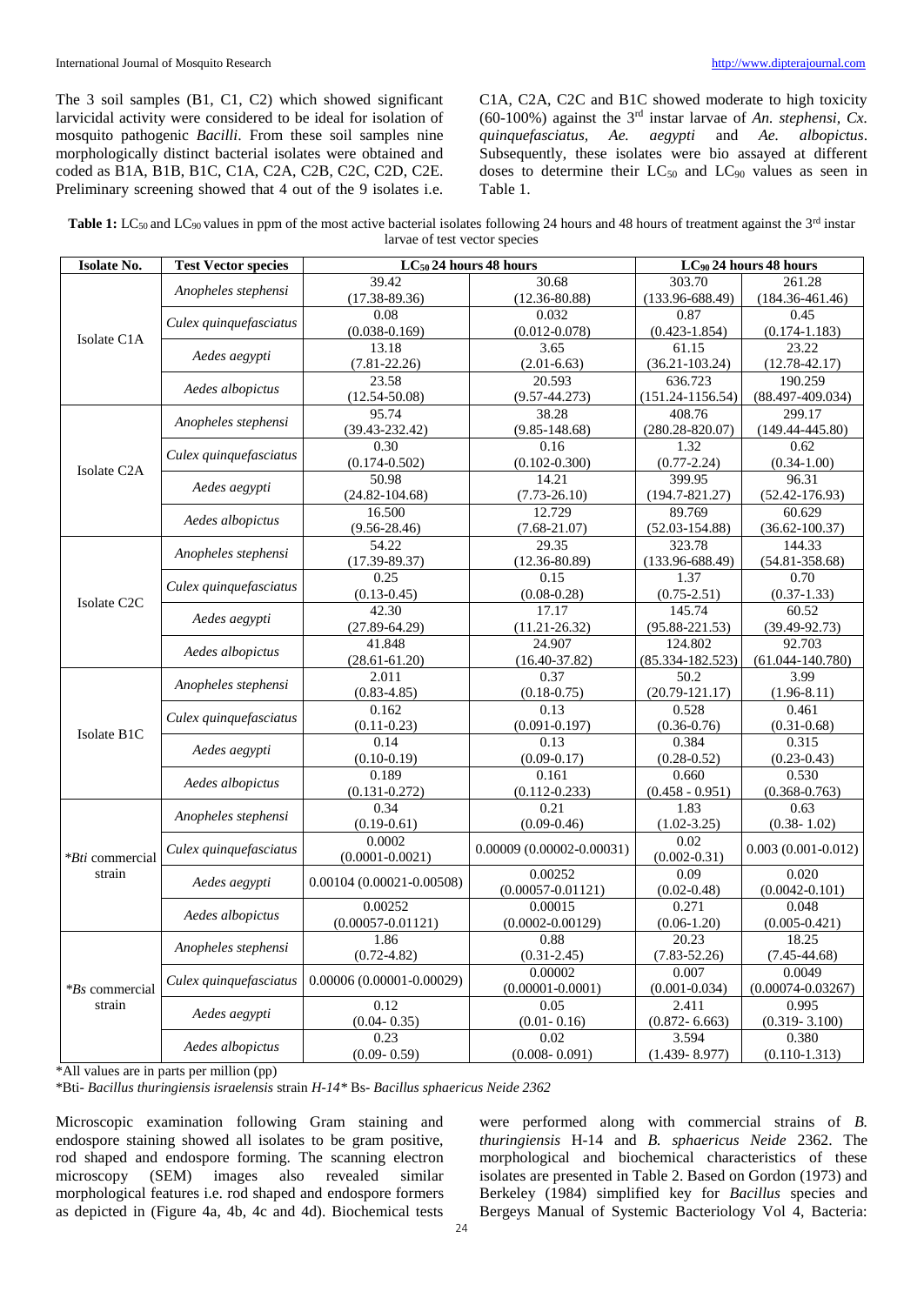Firmicutes, these isolates were found to be belonging to

Bacillus sp. [11, 19, 20].





(c) Isolate C2C

(d) Isolate B1C

**Fig 4 (a, b, c, d):** Scanning Electron micrographs of mosquito-pathogenic bacilli isolated from a coastal region sampling site showing long rods and endospores (a) Isolate C1A (b) Isolate C2A (c) Isolate C2C (d) Isolate B1C

|                                     | <b>Isolate</b>           |                          |                          |                          |                               |                            |
|-------------------------------------|--------------------------|--------------------------|--------------------------|--------------------------|-------------------------------|----------------------------|
| <b>TEST</b>                         | C1A                      | C2A                      | C2C                      | B <sub>1</sub> C         | <b>Bti H-14</b>               | <b>Bs</b> 2362             |
| Gram staining                       | $^{+}$                   | $^{+}$                   | $^{+}$                   | $^{+}$                   | $^{+}$                        |                            |
| Endospore                           | $^{+}$                   | $^{+}$                   | $^{+}$                   | $^{+}$                   | $+$                           | $^{+}$                     |
| Indole                              |                          | $\overline{a}$           | $\blacksquare$           | $\overline{\phantom{a}}$ | $\overline{\phantom{a}}$      |                            |
| Hugh Leifson                        |                          | $\overline{\phantom{a}}$ | $\blacksquare$           | $\overline{\phantom{a}}$ | $\overline{a}$                | ۰                          |
| Oxidase                             | $^{+}$                   | $^{+}$                   | $^{+}$                   | $^{+}$                   | $^{+}$                        | $^{+}$                     |
| Catalase                            | $^{+}$                   | $^{+}$                   | $^{+}$                   | $^{+}$                   | $^{+}$                        | $^{+}$                     |
| Motility                            | $^{+}$                   | $^{+}$                   | $^{+}$                   | $^{+}$                   | $^{+}$                        | $^{+}$                     |
| Growth at $65^\circ$                |                          | $\overline{\phantom{a}}$ | $\blacksquare$           | $\overline{\phantom{a}}$ | $\overline{\phantom{a}}$      | ۰                          |
| <b>MR</b>                           | ۰                        | $\blacksquare$           | $\blacksquare$           | $^{+}$                   | $^{+}$                        |                            |
| <b>VP</b>                           | ۰                        | $\overline{\phantom{a}}$ | $\blacksquare$           | $^{+}$                   | $^{+}$                        | $\overline{\phantom{a}}$   |
| Nitrate                             | $^{+}$                   | $\blacksquare$           | $\blacksquare$           | $^{+}$                   | $^{+}$                        |                            |
| Sugar (Glucose) fermentation        | $\overline{\phantom{0}}$ | $\overline{\phantom{a}}$ | $\blacksquare$           | $^{+}$                   | $^{+}$                        | $\overline{\phantom{0}}$   |
| Arginine hydrolysis                 | ۰                        | $\overline{\phantom{a}}$ | $\overline{\phantom{a}}$ | $^{+}$                   | $^{+}$                        |                            |
| Tyrosine                            | $^{+}$                   | $\overline{\phantom{0}}$ | $\sim$                   | $\overline{\phantom{a}}$ |                               |                            |
| Casein Hydrolysis                   |                          | $^{+}$                   | $^{+}$                   | $\blacksquare$           | $^{+}$                        | $^{+}$                     |
| Growth in 2% NaCl                   |                          | $^{+}$                   | $^{+}$                   | $^{+}$                   | $+$                           | $^{+}$                     |
| 5% NaCl                             |                          | $^{+}$                   | $^{+}$                   | $^{+}$                   | $+$                           | $^{+}$                     |
| 7% NaCl                             |                          |                          | $\overline{\phantom{a}}$ | $\overline{\phantom{a}}$ |                               |                            |
| Growth at 50°C                      |                          | $\overline{\phantom{a}}$ | $\blacksquare$           | $^{+}$                   | $^{+}$                        | $^{+}$                     |
| Sensitivity to Streptomycin(10mcg)  | $^{+}$                   |                          | $\overline{\phantom{a}}$ | $^{+}$                   | $^{+}$                        | $\ddot{}$                  |
| Sensitivity to Kanamycin (30mcg)    | $\overline{a}$           | $^{+}$                   | $^{+}$                   | $^{+}$                   |                               |                            |
| Sensitivity to Erythromycin (15mcg) | $+$                      | $^{+}$                   | $^{+}$                   | $+$                      | $^{+}$                        | $^{+}$                     |
| Tentative identification            | Bacillus sp.             | Bacillus sp.             | Bacillus sp.             | Bacillus sp.             | <b>Bacillus</b> thuringiensis | <b>Bacillus</b> sphaericus |

| <b>Table 2:</b> Biochemical characteristics of Isolates |
|---------------------------------------------------------|
|                                                         |

\*Bti- *Bacillus thuringiensis israelensis* strain *H-14* Bs- *Bacillus sphaericus Neide 2362* +: Positive-: Negative

Further molecular characterization of these isolates by PCR amplification of the 16S rRNA gene yielded amplicons of the size 1500 bps. The PCR amplicons were custom sequenced and the nucleotide sequences obtained were blasted against the NCBI database using BLASTN. Isolate C1A showed 99.93% sequence similarity with *Aneurinibacillus* sp*.*, while Isolate C2A and C2C showed high similarity (99.2% and 100% respectively) with *Lysinibacillus* sp. Isolate B1C showed 100% sequence similarity with *B. thuringiensis* strain. All sequences have been submitted to the NCBI GenBank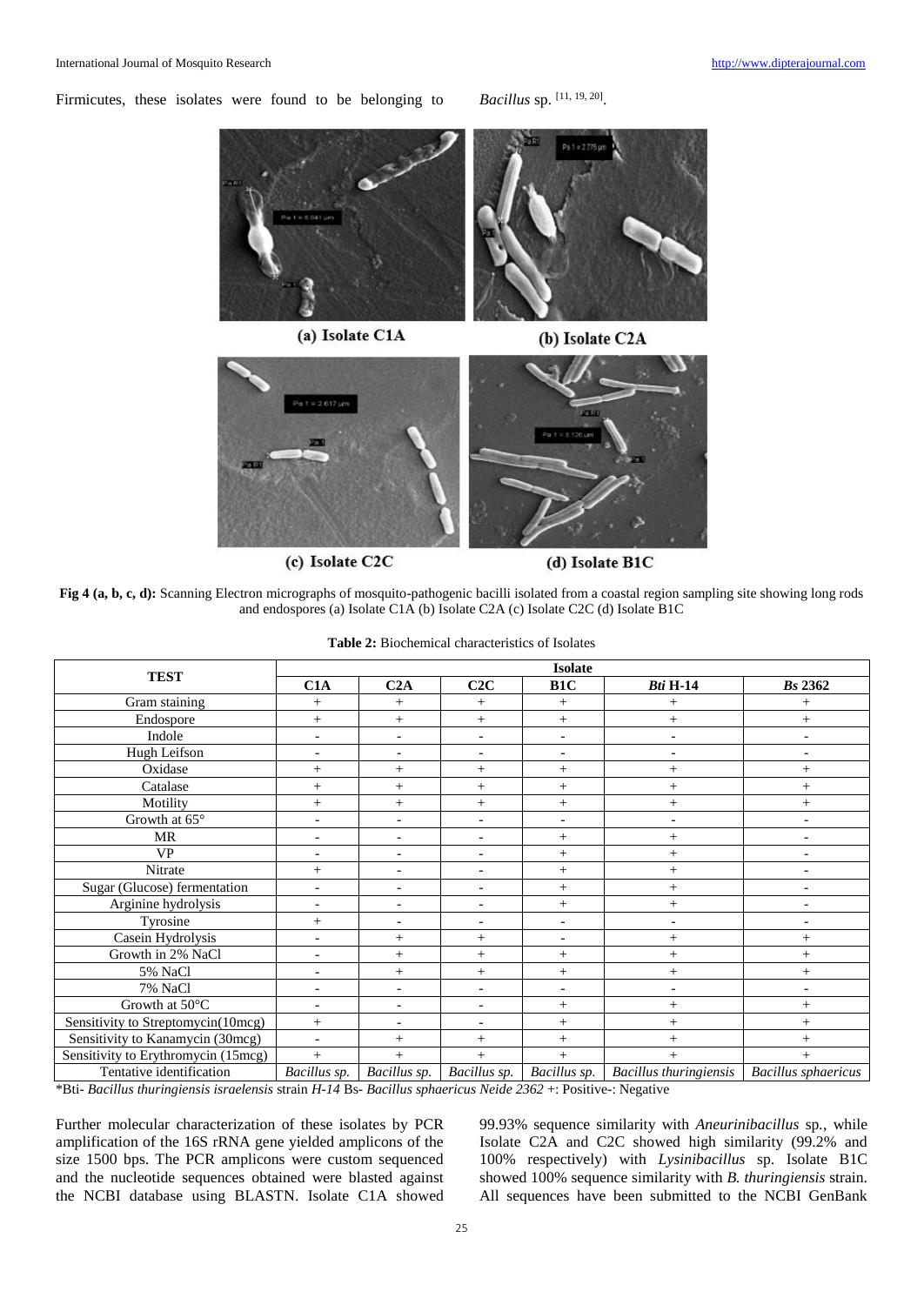database with accession id's MN595035, MN606113, MN606137 and MN606138 respectively. The phylogenetic tree was constructed based on the comparison of the 16S rRNA sequences generated in this study with sequences of species belonging to *Bacillus* genus, and other closely related

organisms. The isolate C1A formed a coherent branch with *Aneurinibacillus* group. While the isolates C2A and C2C formed a branch with *Lysinibacillus* group. Isolate B1C aligned with *B. thuringiensis* group (Figure 5).



**Fig 5:** Phylogenetic tree showing the phylogenetic relationships among isolate *Anuerinibacillus* sp strain C1A., *Lysinibacillus* sp. strain C2A, *Lysinibacillus* sp. strain C2C, *Bacillus thuringiensis* strain B1C and their close relatives inferred from 16S rRNA gene sequences from NCBI GenBank.

#### **3.2 Larvicidal activity of the bacterial isolates**

All the toxic isolates showed a similar pattern with the mortality increasing with an increase in the dose (ppm). *Aneurinibacillus* sp., showed the highest toxicity against the 3 rd instar larvae of the test vector species with *Cx. quinquefasciatus* being most susceptible  $(LC_{50} = 0.08$ ppm) followed by *Ae. aegypti* (LC<sub>50</sub> = 13.12ppm), *An. stephensi*  $(LC_{50} = 39.42$ ppm) and *Ae. albopictus*  $(LC_{50} = 23.58$ ppm). When treated with *Lysinibacillus* sp., strain C2A, *Culex*  species showed the highest mortality ( $LC_{50} = 0.30$ ppm) followed by *Aedes* species (LC<sub>50</sub> = 16.50ppm and 50.98ppm against *Ae. albopictus* and *Ae. aegypti,* respectively). *An. stephensi* showed least susceptibility ( $LC_{50} = 95.74$ ppm). A similar pattern of susceptibility was observed upon treatment

with *Lysinibacillus* sp., strain C2C. *Culex* species showed highest mortality (LC<sub>50</sub> = 0.25ppm) followed by *Aedes* species  $(LC_{50} = 41.84$ ppm and 42.30 ppm against *Ae. albopictus* and *Ae. aegypti* respectively*. An. stephensi* showed the least susceptibility ( $LC_{50} = 54.22$ ppm) on 24 hours of treatment. Lastly, *Bacillus thuringiensis* sp., strain B1C showed highest toxicity against *Ae. aegypti* larvae  $(LC_{50} =$ 0.14ppm) followed by *Cx. quinquefasciatus* and *Ae. albopictus* larvae with  $LC_{50} = 0.162$ ppm and 0.189ppm respectively and LC<sup>50</sup> of 2.011ppm against *An. stephensi* larvae. The mode of action of the bacterial isolates was observed to be due to lysis of the midgut of the larvae which is well known, resulting in death (Figure 6, 7, 8, 9).

| Fig. | <b>Mosquito species</b> | <b>Intreated</b> | <b>Treated with novel isolate</b><br>Aneurinibacillus sp. strain C1A |
|------|-------------------------|------------------|----------------------------------------------------------------------|
|      |                         |                  |                                                                      |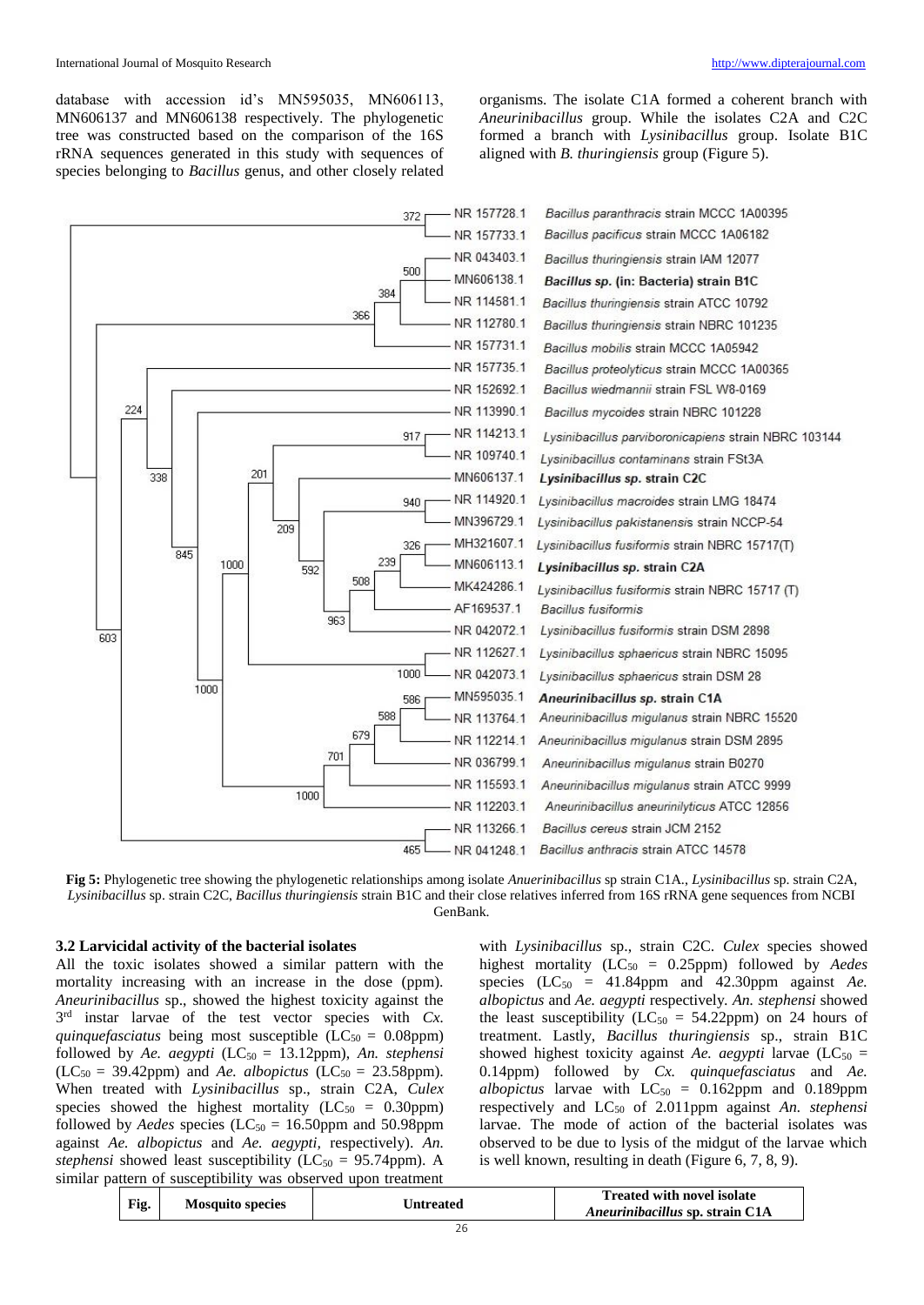

**Fig 6-9:** Indicating midgut lysis of the 3rd instar larvae following treatment with *Aneurinibacillus* sp.

# **4. Discussion**

Vector mosquitoes pose a significant threat to human health as they have the ability to efficiently transmit disease causing pathogens causing a variety of diseases which afflict millions of people worldwide. They are responsible for infecting over 700 million people every year in more than 80 countries and approximately 20% of the world's population is at risk of acquiring infections of a vector borne-disease<sup>[21]</sup>. Malaria is the largest single component of disease burden, epidemic form of malaria, in particular, remains a major public health concern in the low income tropical countries  $[22]$ . In the past few years, resistance to insecticides and chemical agents has been increasing rapidly, hence there is a persistent demand for development of new insecticidal agents from natural environments.

In this regard, soils have proven to be an excellent source of microbes which can be explored for their bio control potential [23] . *Bacillus* sp., *Streptomyces* sp., *Penicillium* sp., and *Trichoderma* sp. are being developed as effective microbial control agents which can act as successful alternatives to chemical compounds  $[24]$ .

In a recent study by Suryadi *et al*. [25] four toxic isolates of *B. sphaericus* were isolated from the beach area of Lombok Island, Indonesia. They showed mild toxicity against larvae of three mosquito species such as *Cx. quinquefasciatus*, *An. aconitus* and *Ae. aegypti* with *Culex sp.* being the most susceptible to all the isolates. In another study, Poopathi *et al*. reported the isolation of *Bacillus cereus* strain VCRC-B520, a novel mosquitocidal bacterium from marine soil collected from coastal areas at Pondicherry in Eastern India. The  $LC_{50}$ and LC90 values for *Cx. quinquefasciatus* were 0.30 and 2.21 mg/L, respectively [26] . Similarly, in this study soil samples from a coastal region of Goa (i.e. Miramar beach) yielded valuable mosquito pathogenic bacilli isolates.

Nabar *et al.* <sup>[27]</sup> had earlier reported that the extreme natural environments have been consistently generating microbial species which contribute to the control of diseases and their transmission. It has been previously reported by Manonmani *et al*. that *Bacillus* spores are known to settle rapidly in watery areas  $^{[28]}$ . In the present study, that of the 3 different sampling zones, mosquito pathogenic isolates were obtained only from tidal and intertidal zones. However, no mosquito pathogenic bacteria could be detected in the soil sample collected from the sea-shore zone as pointed by Manonmani *et al.* [29].

It is noteworthy that the protocol devised by Dhindsa *et al*. [10] for the screening of soil samples for the presence of mosquito pathogenic bacilli prior proved successful in the present study. This method involves the use of LB broth buffered with Sodium acetate and a heat shock step at 65°C. Using this technique for screening, in the present study, three out of nine soil samples were found to contain microbial isolates pathogenic to *An. stephensi, Cx. quinquefasciatus, Ae. aegypti*  and *Ae. albopictus* larvae. Further their identity was confirmed at molecular level following standard method [30]. However, in the recent years, one major challenge for achieving successful mosquito control is the overcoming of insecticide resistance to the commonly used microbial insecticides such as *B. thuringiensis israelensis* and *B. sphaericus* which is a serious threat to their success as bio control agents. Available evidence indicates that *Bti* has a lower risk for resistance development in the target vector species due to the complex makeup of its parasporal crystal, which contains Cyt1A, Cry4A, Cry4B, and Cry11A toxic proteins. Disrupting the toxin complex enables resistance to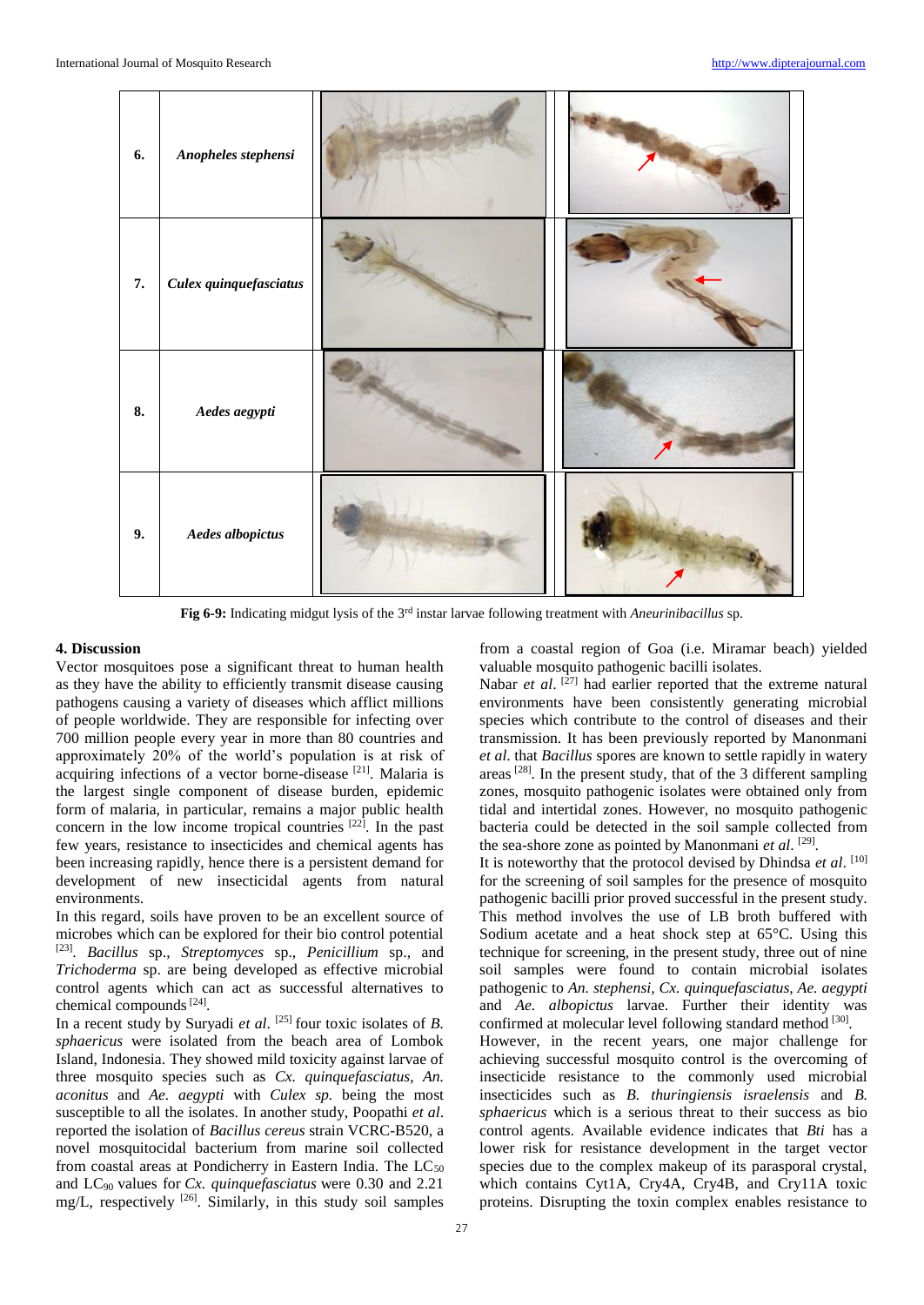evolve, especially in the absence of the cytolytic toxin, Cyt1A. *B. sphaericus* (Bs), on the other hand shows a higher risk for resistance development due to its single-site of action and therefore, operational failures have been reported from several locations worldwide<sup>[31]</sup>.

In the present study, the isolate C1A was identified as *Aneurinibacillus* sp. having highest activity against *Culex quinquefasciatus*  $3<sup>rd</sup>$  instar larvae (LC<sub>50</sub> = 0.08ppm) among the isolates tested. This is the first report of *Aneurinibacillus* sp. having mosquito pathogenic activity that could be developed as a novel mosquito pathogenic bacterium with high toxicity to *Cx. quinquefasciatus* larvae. It may be mentioned that Shida *et al.* proposed the genus *Aneurinibacillus* as a novel genus arising from the reclassification of the *Bacillus aneurinilyticus* and the related species in the genus *Bacillus* [32]. Alenezi *et al.* [33] reported that the soil-borne grampositive bacteria *Aneurinibacillus migulanus* strain *Nagano* shows considerable potential as a bio control agent against plant diseases. However, no prior reports exist of its mosquito larvicidal activity.

Earlier, Mohanty *et al.* had reported isolation of different strains of *Lysinibacillus* (formerly named as *B. sphaericus*) from Goa and grouped them based on their similarity [13]. In the present study two isolates, C2A and C2C were identified as *Lysinibacillus* sp. Though the *Lysinibacillus* genus has been well explored, yet its species have not been commercially formulated as microbial bio control agents and hence gain importance in that context. Following their field testing, a suitable formulation using these *Lysinibacillus* sp., could be developed for the control of *Cx. quinquefasciatus* as these isolates showed high toxicity ( $LC_{50} = 0.30$ ppm and  $LC_{50}$  $= 0.25$ ppm respectively).

The isolate B1C identified as a strain of *B. thuringiensis* showed a broad spectrum of activity against the 3<sup>rd</sup> instar larvae of the 4 test vector species *An. stephensi*, *Cx. quinquefasciatus, Ae. aegypti* and *Ae. albopictus*. It has been reported by Ammouneh *et al*. [34] that screening the environment for new and highly potent strains of *B*. *thuringiensis* has become inevitable as one of the strategies for insect resistance management. In addition, many reports on the frequent occurrence of *B. thuringiensis* isolates in the natural environment indicate high possibility of isolating novel strains.

The mode of action of these larvicidal strains when studied during the present investigation revealed that the larval mortality occurred because of lysis of the midgut due to the production of insecticidal toxins. This mode of action is well known and has been previously reported by Bauer *et al*. who described the midgut as the primary site of δ-endotoxin activity in *B. thuringiensis israelensis*<sup>[35]</sup>. Similarly, Baumann *et al.* [36] described the association and binding of the activated BinA and BinB toxin of *B. sphaericus* to the receptor, which is a α-glucosidase on the midgut microvilli, resulting in the lysis of midgut cells after internalization.

Until recently, chemical larvicides were the main components of mosquito immature control strategy in most parts of the world and when compared with biolarvicides, the primary considerations are efficacy and cost. There are reports of extensive isolation of the *Bacillus* genus but these focused mainly on the control of agricultural pests and not so much for mosquito control <sup>[37]</sup>. Nevertheless, in the last few decades several formulations of biolarvicides for vector control have become commercially available. The major advantage in the

use of these organisms is their safety to non-target organisms including humans [38]. However, their continued utilization in vector control programs including integrated vector management, would depend upon better screening methods, isolation of highly virulent indigenous strains showing broad spectrum of activity against mosquitoes, more effective formulations and mass production at an affordable cost [9]. This study for the first time reports the mosquitocidal activity of *Aneurinibacillus* sp. in the world and this bacterial agent can add to the existing armament of bacilli based larvicides.

# **5. Conclusion**

Although a variety of mosquito pathogenic bacteria have been isolated from various geographic regions of the world, there is a pressing need to explore and deploy indigenous strains in vector control programs due to the restrictions imposed on the use of imported strains, the prohibitive cost of formulations and resistance development in target mosquito species. As no mosquito larvicidal strains of *Aneurinibacillus sp.* have yet been described, it is important to add this microbial organism to the list of new agents for bio control of mosquito vectors. Besides, the results from this study suggest that a search for new entomopathogenic bacteria should continue and intensify. Further work is needed in order to study the mode of action and nature of the toxin of the new bacterial isolates as well as validation of the results obtained in the laboratory by small scale field trials followed by phase II and Phase III field evaluation of the formulation based on the promising *Aneurinibacillus* sp. and *Lysinibacillus* sp. isolates discovered in this study for their possible deployment in the public health setting.

# **6. References**

- 1. Pravin Y, Mohanraj RS. Bio efficacy of *Spathodea campanulata* P. Beauv. (Bignoniaceae) hexane leaf extract against dengue and Zika virus vector *Aedes aegypti* (Diptera: Culicidae). International Journal of Advanced Research. 2019; 7(2):657-672.
- 2. Korgaonkar NS, Kumar A, Yadav RS, Kabadi D, Dash AP. Sampling of adult Mosquitoes vectors with mosquito magnet pro in Panaji, Goa, India. Journal of the American Mosquito Control Association. 2008; 24:601-607.
- 3. Geetha I, Prabakaran G, Paily KP. Characterization of 3 mosquitocidal *Bacillus* strains isolated from mangrove forest. Biological Control. 2007; 42:34-40.
- 4. Balakrishnan S, Indira K, Srinivasan M. Mosquitocidal properties of *Bacillus* species isolated from mangroves of Vellar estuary, Southeast coast of India. Journal of Parasitic Diseases. 2015; 39(3):385–392.
- 5. Ghosh A, Chowdhury N, Chandra G. Plant extracts as potential mosquito larvicides. Indian Journal of Medical Research. 2012; 135:581-598.
- 6. Kumar A, Valecha N, Jain T and Dash AP. Burden of malaria in India: Retrospective and Prospective view. American Journal of Tropical Medicine and Hygiene. 2007; 77:69-78.
- 7. Geetha I, Manonmani AM. Surfactin: a novel mosquitocidal biosurfactant produced by *Bacillus subtilis sp. subtilis* (VCRC B471) and influence of abiotic factors on its pupicidal efficacy. Letters in Applied Microbiology. 2010; 51(4):406-412.
- 8. Lee H. Germ warfare against mosquitoes what now? Proceedings of the Fifth International Conference on